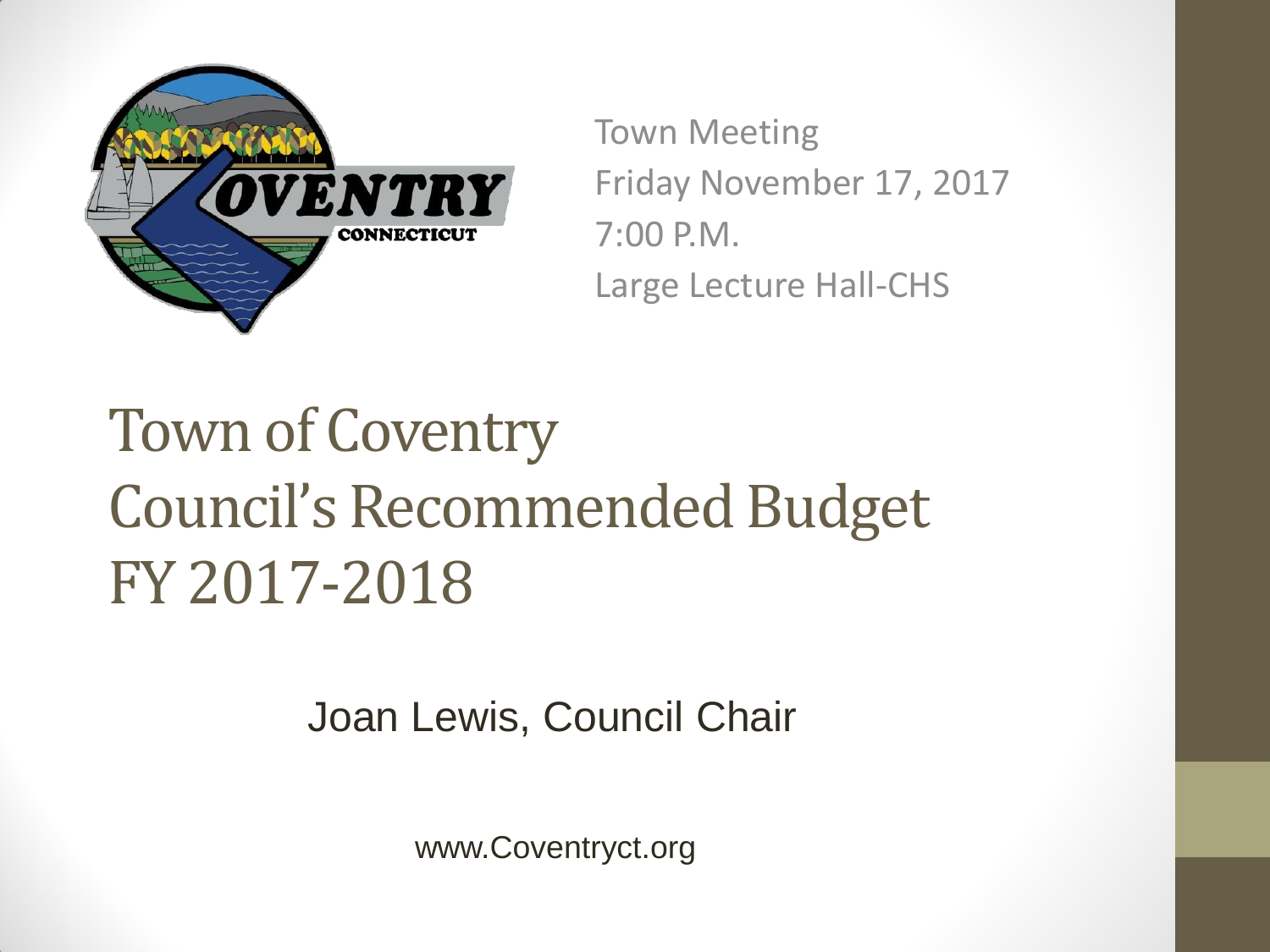## Highlights of Proposed Budget



*The proposed budget decreases total spending by \$236,827 or 0.6%*

|                           | Change from Adopted FY 16/17 Budget |
|---------------------------|-------------------------------------|
| <b>Education decrease</b> | (596, 681)                          |
| Town decrease             | (568, 126)                          |
| Capital decrease          | ( \$35, 987)                        |
| Debt decrease             | ( \$36,033)                         |
| Total change              | (5236, 827)                         |
|                           |                                     |

- 0.8 mil Tax Increase proposed to offset two years of State aid cuts
- Proposed Mil rate 32.0-same as billed in July: no supplemental bills
- Spending decrease of 0.6%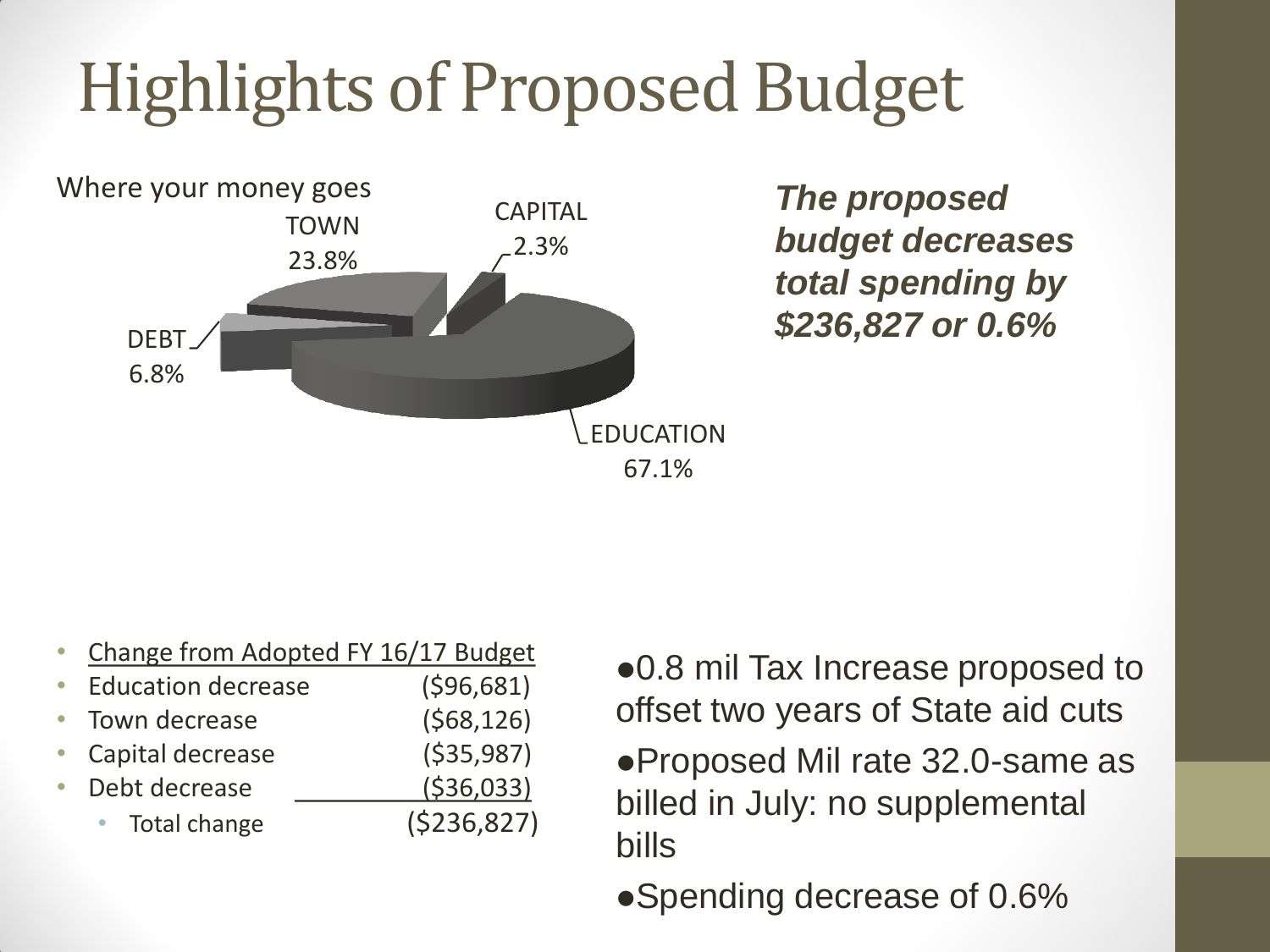#### **COMPARISON OF FY 2016/2017 and FY 2017/2018 BUDGETS**

#### **REVENUES**

|                         | Adopted      | Requested           |                 |           |
|-------------------------|--------------|---------------------|-----------------|-----------|
|                         | <b>FY 17</b> | <b>FY18</b>         | Inc/Dec         | $\%$      |
| <b>Property Tax</b>     | \$29,866,751 | \$30,665,263        | \$798,512       | 2.7%      |
| Intergovernmental       | \$10,133,501 | \$9,021,711         | (\$1, 111, 790) | (11.0)    |
| <b>Reserves</b>         | 0            | 0                   | 0               | 0         |
| <b>Other Local</b>      | 550,550      | \$627,001           | \$76,451        | 13.9%     |
| Total                   | \$40,550,802 | \$40,313,975        | (\$236,827)     | (.6%)     |
|                         |              | <b>EXPENDITURES</b> |                 |           |
|                         |              |                     |                 |           |
| Gen. Government         | \$9,680,544  | \$9,612,418         | (\$68,126)      | (.7%)     |
| <b>Bd. of Education</b> | \$27,141,365 | \$27,044,684        | (\$96,681)      | $(.4\%)$  |
| <b>Debt Service</b>     | \$2,760,106  | \$2,724,073         | (\$36,033)      | $(1.3\%)$ |
| Capital                 | \$968,787    | \$932,800           | (\$35,987)      | $(3.7\%)$ |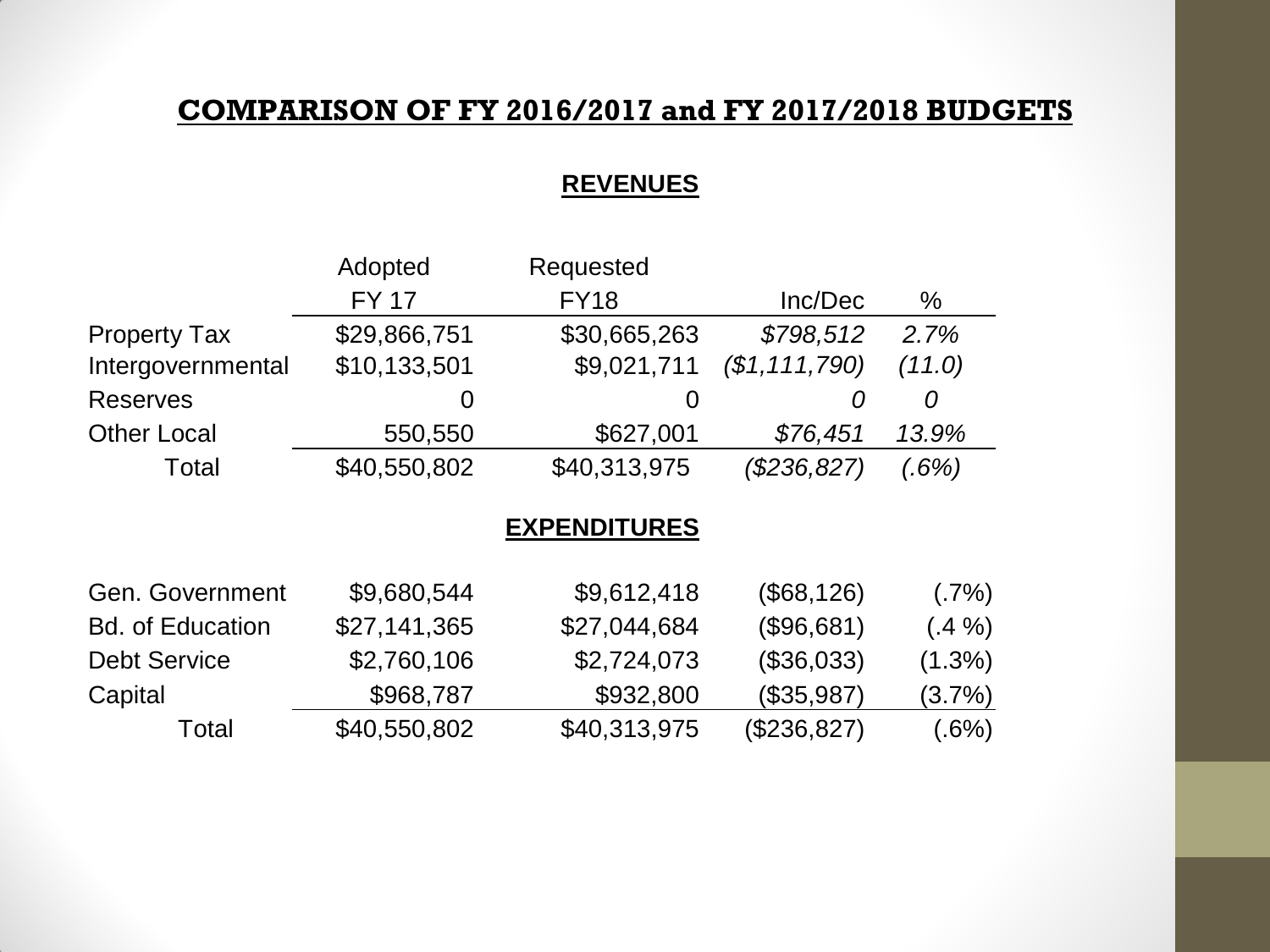# Council 1st adjustments

| <b>Council Reductions first round: April 2017</b> |                |                         |                                                                                                              |              |  |  |  |
|---------------------------------------------------|----------------|-------------------------|--------------------------------------------------------------------------------------------------------------|--------------|--|--|--|
|                                                   |                |                         |                                                                                                              |              |  |  |  |
| <b>Budget</b>                                     | <b>Request</b> | <b>Council</b>          | \$ change                                                                                                    | <b>Notes</b> |  |  |  |
|                                                   |                |                         |                                                                                                              |              |  |  |  |
| Town                                              |                | \$9,726,963 \$9,676,203 | $-$50,760$                                                                                                   |              |  |  |  |
| <b>Education</b>                                  |                |                         | \$28,415,225 \$27,181,365 - \$1,233,860 [766,588 excess cost, \$250,000 oils & insurance, 215,000 reduction] |              |  |  |  |
| <b>Debt</b>                                       |                | \$2,775,434 \$2,754,014 | $-$ \$21,420                                                                                                 |              |  |  |  |
| <b>Capital</b>                                    | \$995,500      | \$932,800               | $-$62,700$                                                                                                   |              |  |  |  |
|                                                   |                |                         |                                                                                                              |              |  |  |  |
|                                                   |                |                         | \$43,270,989 \$40,815,955 -\$2,455,034                                                                       |              |  |  |  |
|                                                   |                |                         |                                                                                                              |              |  |  |  |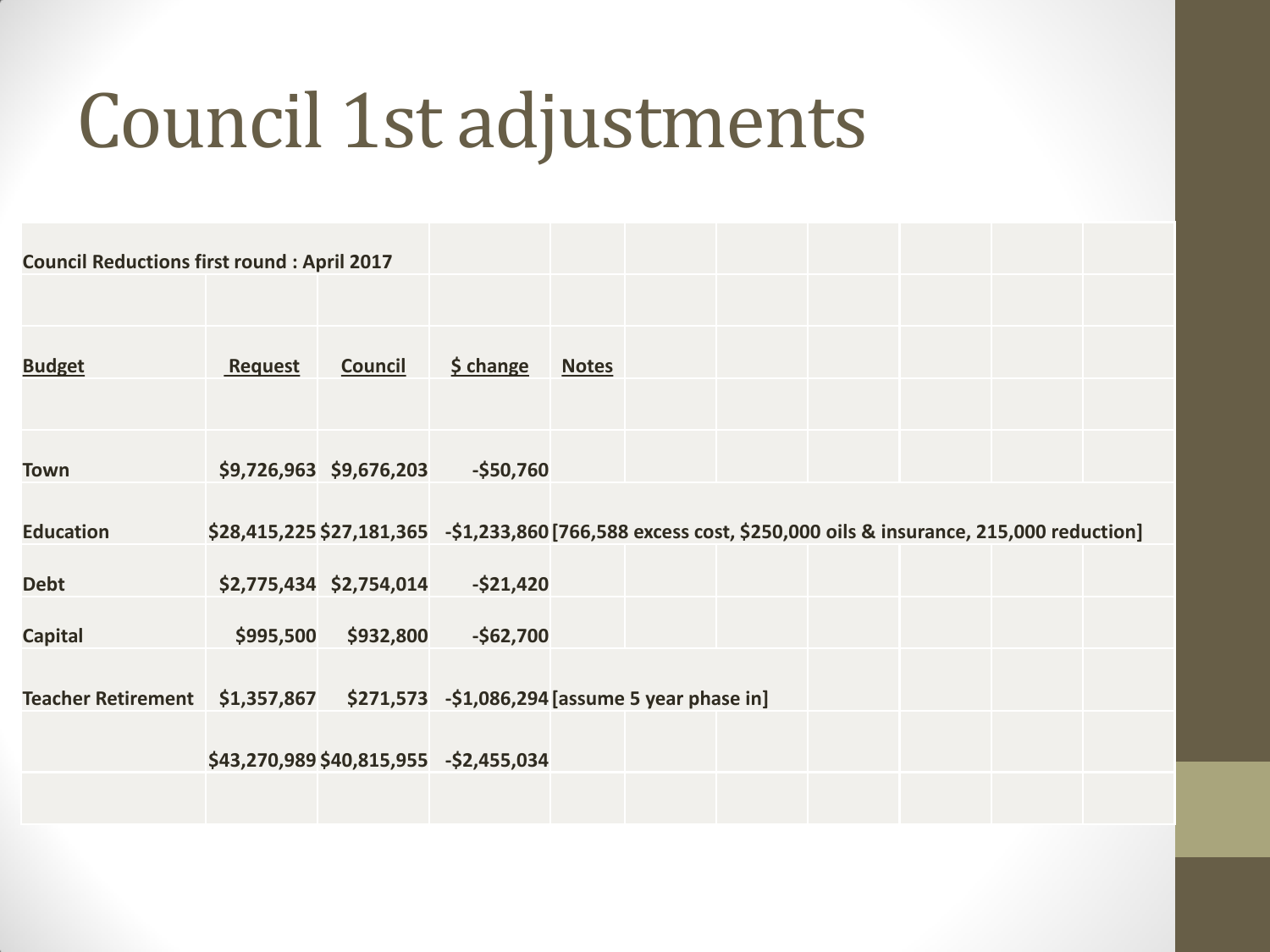# Council 2nd Adjustments

The Council paused the budget until the State adopted their budget and then reduced the spending from their originally proposed budget to hold the 32 mil rate interim tax increase. This required additional reductions in the following amounts.

| <b>Town</b>         | $-563,785$   |
|---------------------|--------------|
| Debt:               | $-$ \$29,941 |
| <b>Education:</b>   | $-$136,681$  |
| <b>Capital:</b>     | \$0          |
| <b>Teacher Ret.</b> | $-5271,573$  |
|                     |              |
| <b>Total</b>        | - \$501,980  |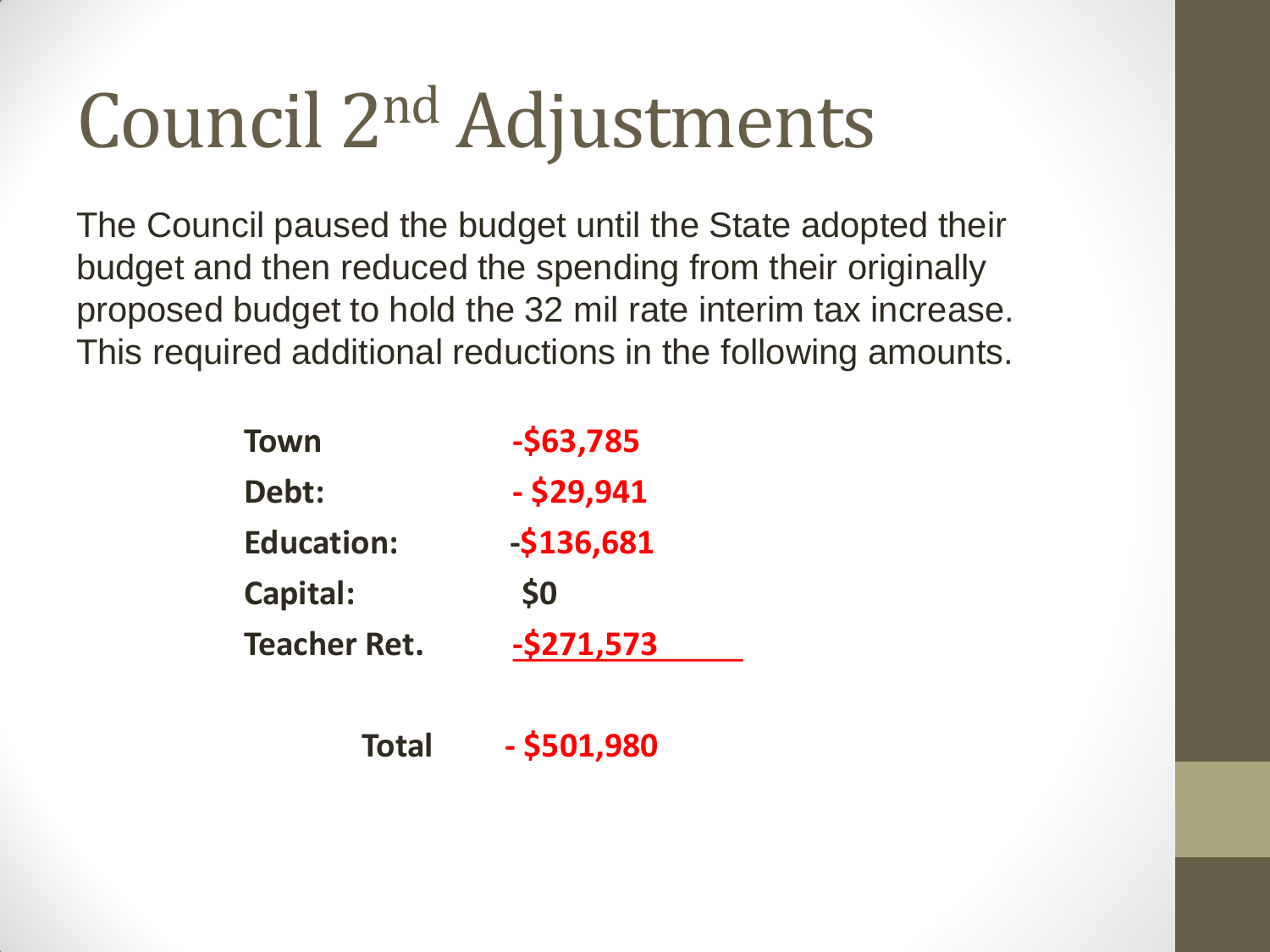# Total Budget adjustments

• Almost \$3,000,000 in Budget adjustments:

| <b>Budget</b>             | <b>Request</b> | <b>Final</b>                | <b>\$ change</b> |  |
|---------------------------|----------------|-----------------------------|------------------|--|
|                           |                |                             |                  |  |
| Town                      | \$9,726,963    | \$9,612,418                 | $-5114,545$      |  |
| Education                 |                | $$28,415,225$ $$27,044,684$ | $-51,370,541$    |  |
| Debt                      | \$2,775,434    | \$2,724,073                 | $-551,361$       |  |
| Capital                   | \$995,500      | \$932,800                   | $-562,700$       |  |
| <b>Teacher Retirement</b> | \$1,357,867    | \$0                         | $-$1,357,867$    |  |
|                           |                | \$43,270,989 \$40,313,975   | $-52,957,014$    |  |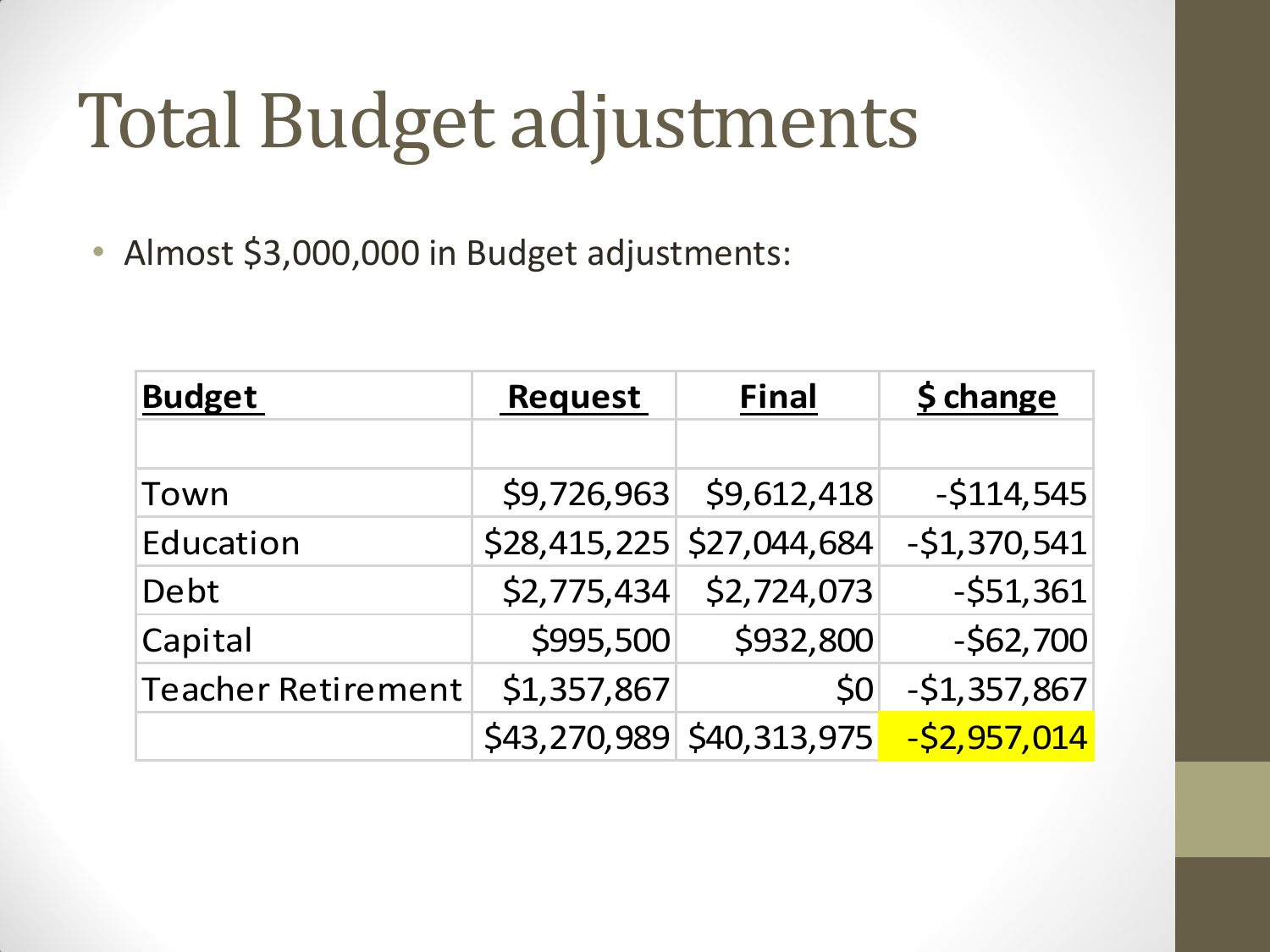### Detail of Changes to Town Budget

|                  | <b>FY16/17</b>  | <b>FY17/18</b>  | Total   | \$ Change       | % Change |
|------------------|-----------------|-----------------|---------|-----------------|----------|
| Personnel        | 7,029,564<br>\$ | 6,874,098<br>\$ | 71.5%   | \$(155, 466)    | $-2.2\%$ |
| Contractual      | 1,484,327       | 1,566,557       | 16.3%   | 82,230          | 5.5%     |
| <b>Supplies</b>  | 888,436         | 887,611         | $9.2\%$ | (825)           | $-0.1%$  |
| Capital          | 26,950          | 30,500          | $0.3\%$ | 3,550           | 13.2%    |
| <b>Utilities</b> | 251,267         | 253,652         | $2.6\%$ | 2,385           | 0.9%     |
| Total            | 9,680,544<br>\$ | 9,612,418<br>\$ |         | (68, 126)<br>\$ | $-0.7%$  |

|                        | FY16/17         | FY17/18         | Inc/(Dec)                  | $\%$     |
|------------------------|-----------------|-----------------|----------------------------|----------|
| General Administration | 1,580,067<br>\$ | 1,611,591<br>\$ | $\$\$<br>31,524            | 2.0%     |
| <b>Public Safety</b>   | 2,519,198       | 2,512,616       | (6,582)                    | $-0.3%$  |
| Public Works           | 2,300,771       | 2,357,942       | 57,171                     | 2.5%     |
| Human Services         | 292,434         | 295,285         | 2,851                      | 1.0%     |
| Civic and Cultural     | 553,218         | 572,634         | 19,416                     | 3.5%     |
| Sundry                 | 2,434,856       | 2,262,350       | (172,506)                  | $-7.1\%$ |
| Total                  | 9,680,544       | 9,612,418       | (68, 126)<br>$\mathbf{\$}$ | $-0.7\%$ |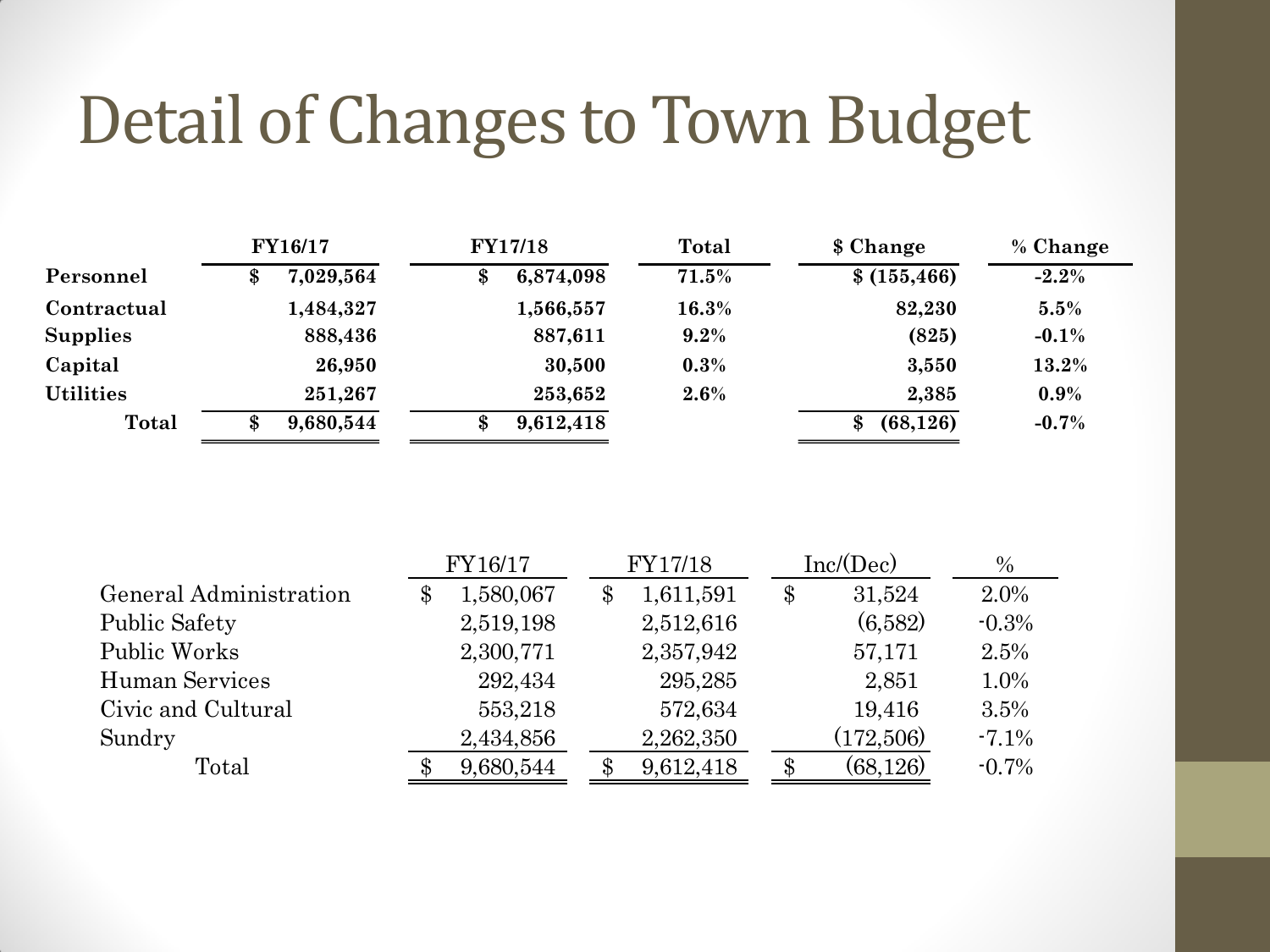#### Where do we get our Revenue?

- **State revenues decreased by \$991,678\***
- **Property tax will bring in \$798,512 more**
- **Local revenues up by \$76,451**
- **.8 or 2.6% mil increase required = \$750,206**
- **Grand list growth of only .2 % (Foundation impacts)**
- **No use of Fund balance**

**Tax increase is less than State Revenue cuts**

\*NOTE: **The State Budget was adopted, but includes possible mid-year cuts.**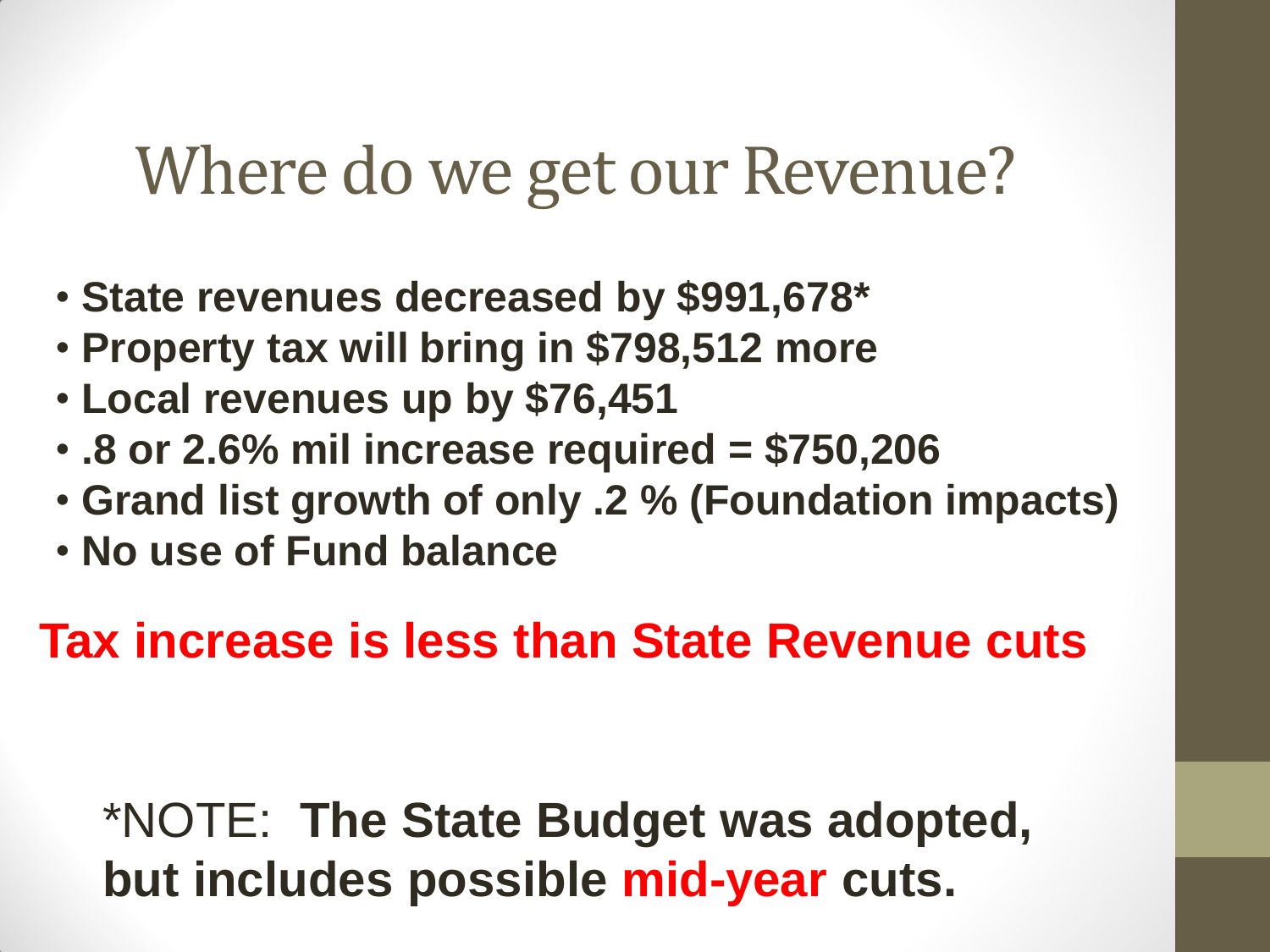### Where the Money Goes (TAXES ON MEDIAN HOUSE)



Median house assessed at \$144,900 (\$207,000 market) Total proposed tax: \$4,637 \$116 annually: \$9.66 monthly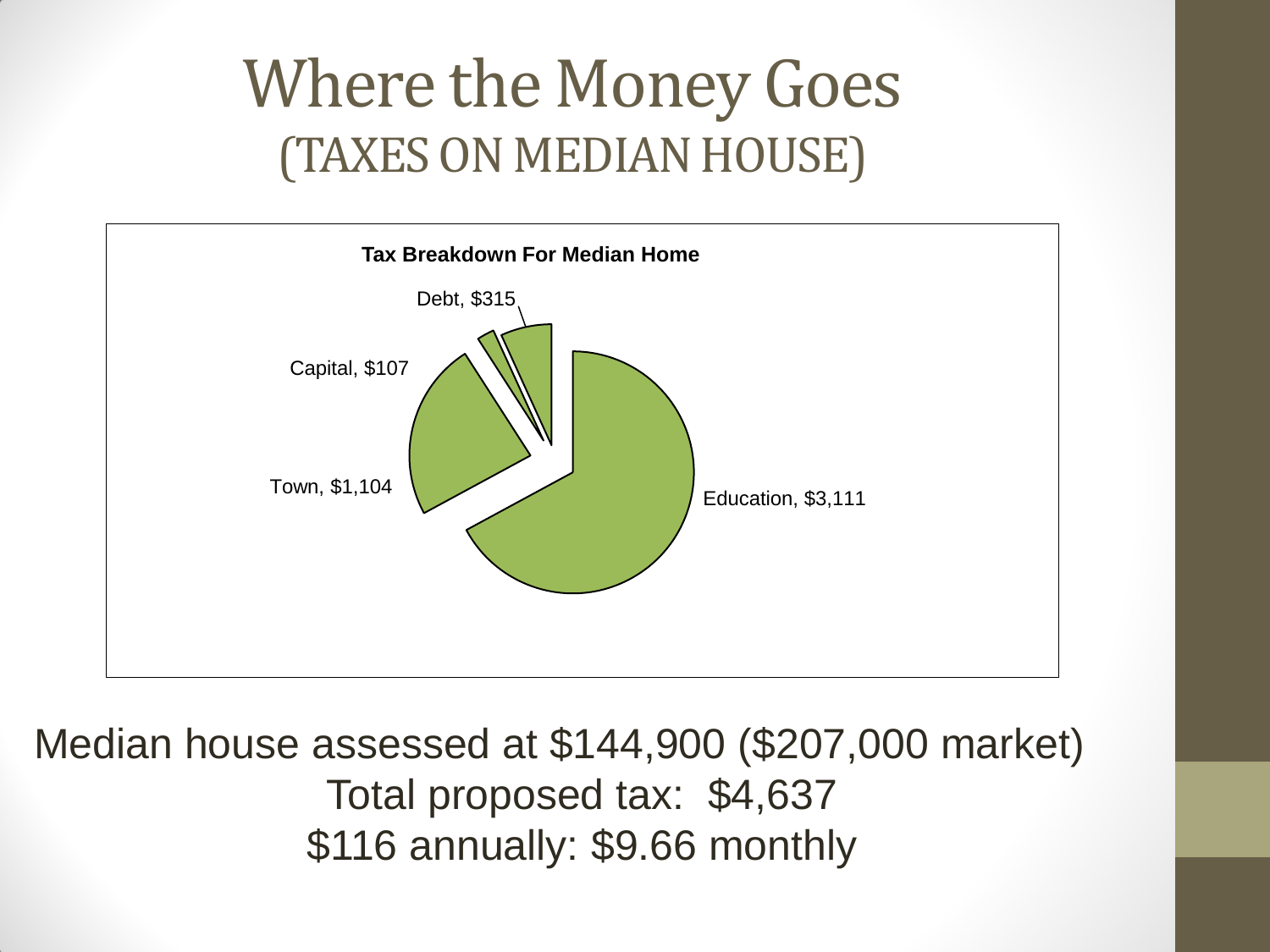## Cost of Town Service on Median House



Town share of bill =  $$1,104$  of  $$4,637$  total (23.8% of total bill)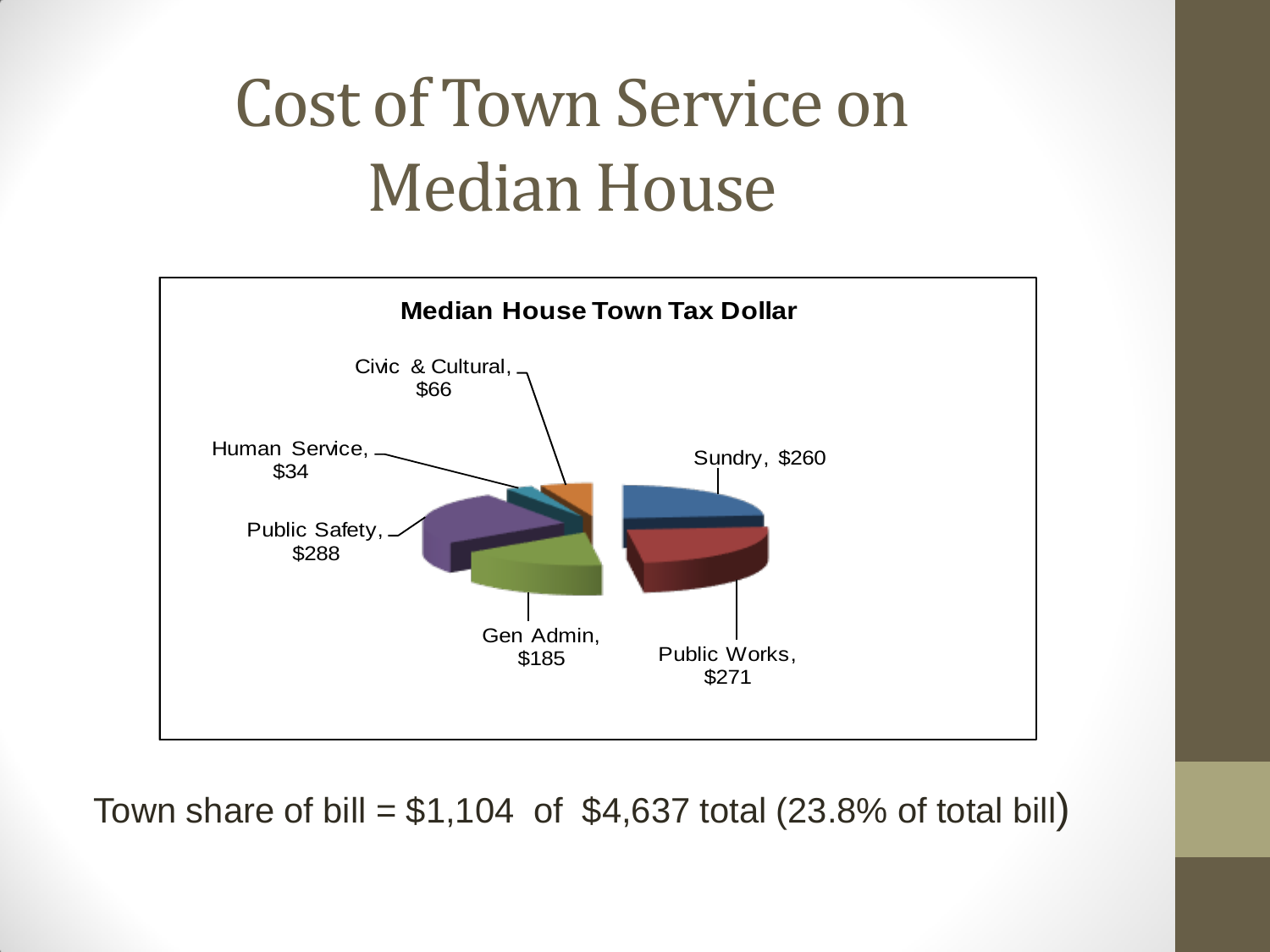# Major Town Budget impacts

#### **Contractual Services**

| <b>Building Maintenance/equipment repair</b> | $(\$5,110)$ |
|----------------------------------------------|-------------|
| <b>Software Licenses</b>                     | \$16,400    |
| <b>IT</b> contract                           | \$14,850    |
| Workers' Comp Insurance                      | (3,110)     |
| Insurance                                    | \$2,900     |
| Grants (e.g. Dial a Ride)                    | $(\$7,588)$ |
| <b>Tree Removal</b>                          | \$10,000    |
| Fire Fighter training                        | \$7,000     |
| Sergeant Exam                                | \$9,500     |
| <b>Supplies</b>                              |             |
| <b>Gasoline and Diesel</b>                   | (S2,5)      |
|                                              |             |

| Gasoline and Diesel | (2,500)  |
|---------------------|----------|
| Treated salt        | \$5,000  |
| Claims & Losses     | \$10,000 |
|                     |          |

#### **GOOD NEWS**

- **Pension and Health Insurance funds are strong**
- **COVRRA decrease of \$5.00 per household**
- **No service cuts**
- **Grants have been strong: roads, arts, sidewalks, solar, bridges, Energy savings, Police equipment, Housing rehab., etc.**
- **Improvements to Parks and Buildings**
- **Fund Balance is at Council's Goal**
- **Aa2 Bond Rating affirmed: but under review due to State aid issues**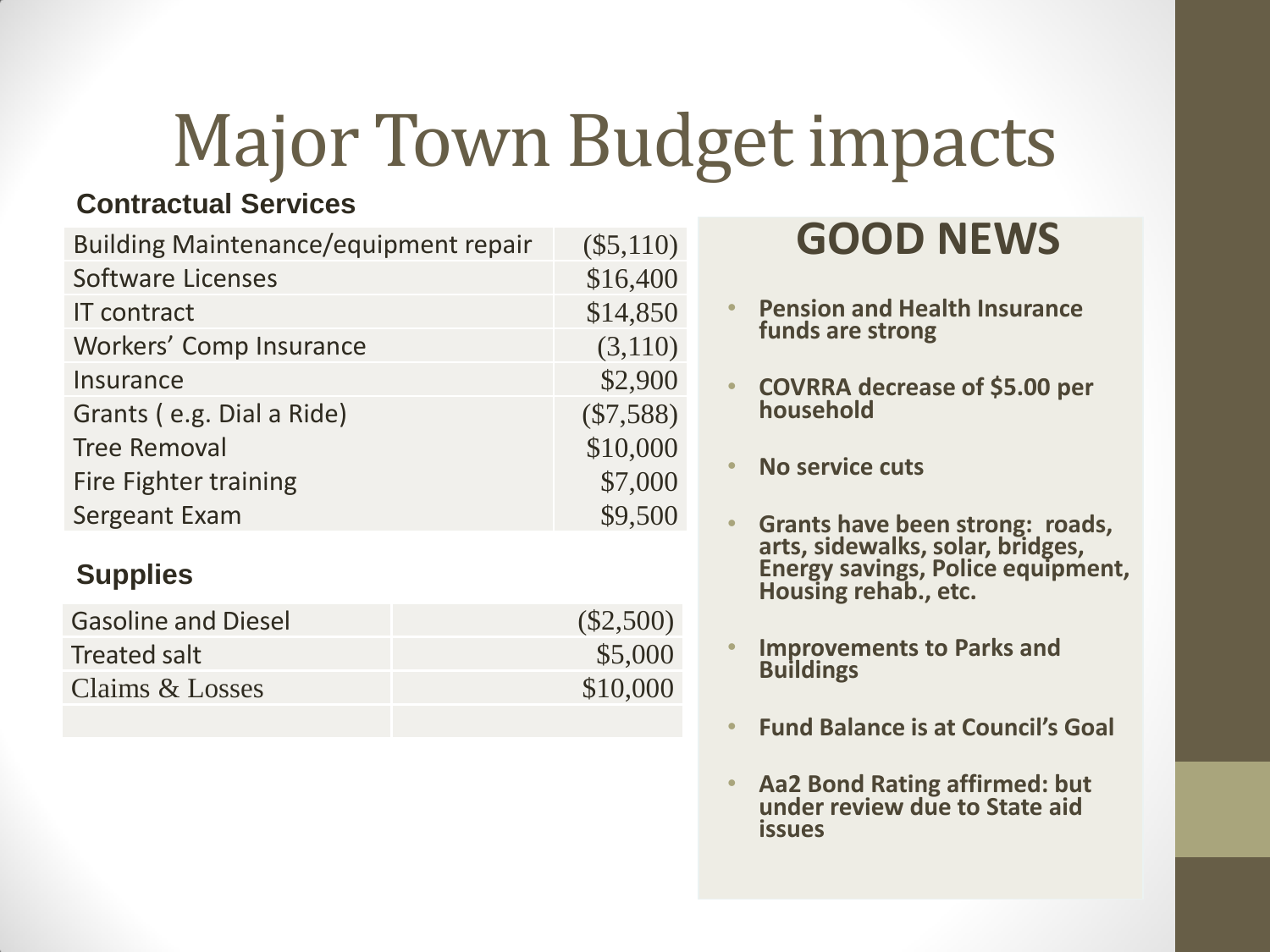# Personnel Expense Changes

- 3 of 4 union and non union personnel agreed to a 6 month wage freeze and all employees agreed to higher premium sharing.
- Health Insurance 7% decrease due to good experience.
- No new Town full-time employees.
- One part time senior center worker for \$10,970.
- Pension expense savings of \$59,400 while maintaining recommended funding levels.

Personnel services, which makes up 71.5% of the Town Budget, is at a decrease of \$155,466 over prior year.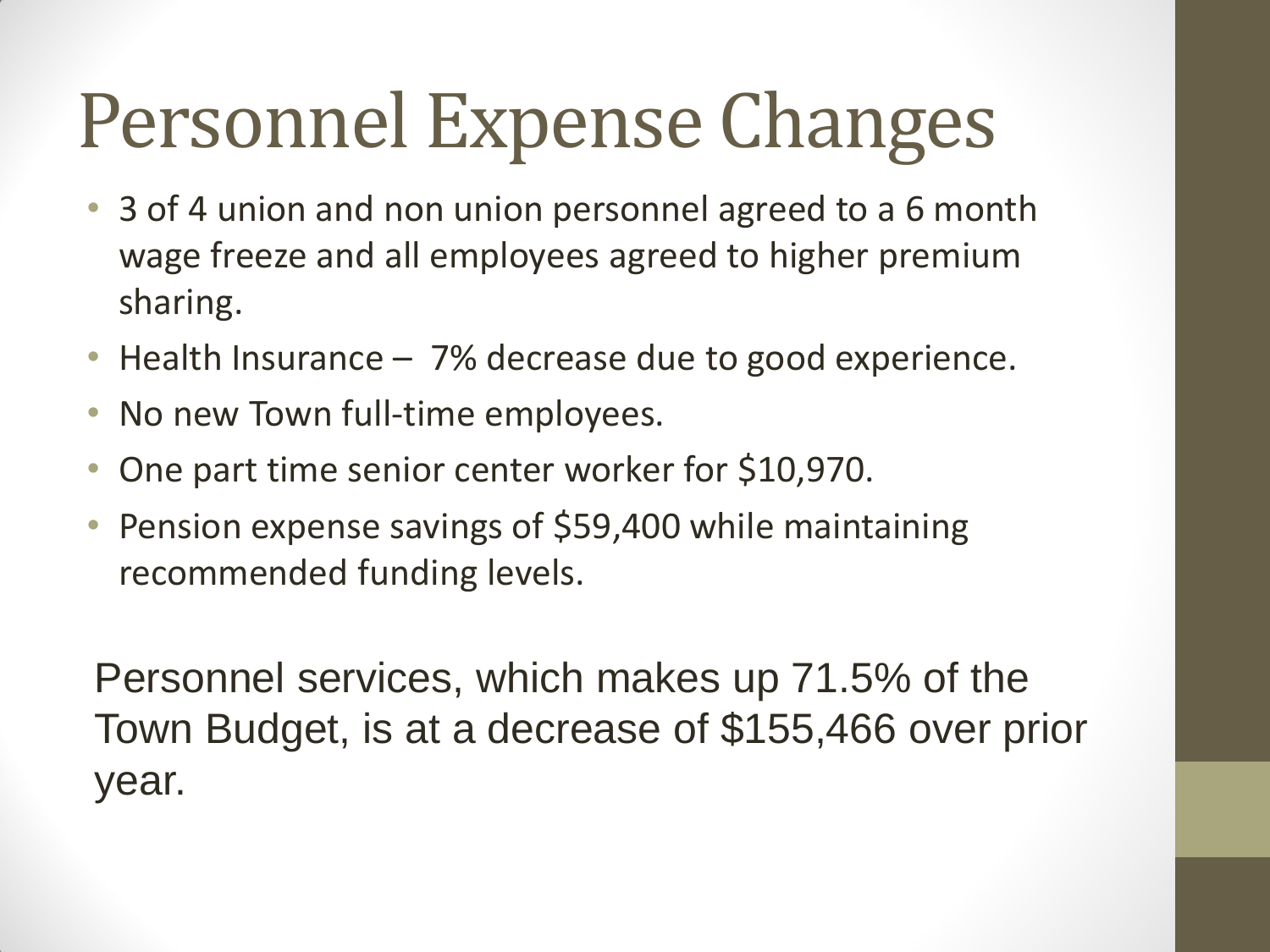## Capital Budget Highlights

- Capital budget decrease of \$35,987
- Sustainability level is \$1,000,000 (proposed is at 93.3% of target)
- Includes \$250,000 of Education projects



Note: FY 95 levels, which if adjusted for inflation, would be over \$1,000,000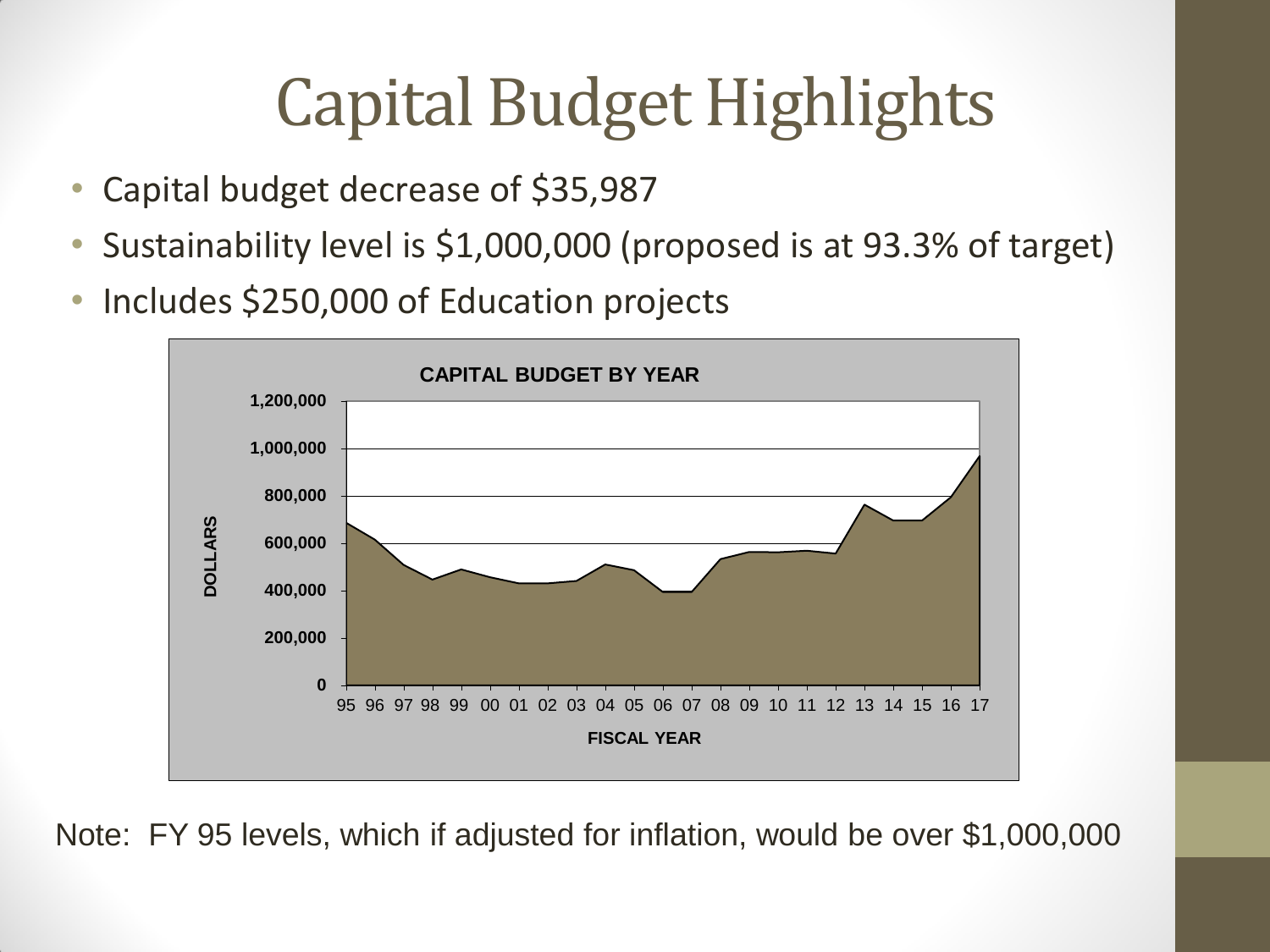|                                                                                                                                                                                                                                                                                                                                         | CIP |              | Bridges/Culverts |  | \$100,000                                                                                                               |
|-----------------------------------------------------------------------------------------------------------------------------------------------------------------------------------------------------------------------------------------------------------------------------------------------------------------------------------------|-----|--------------|------------------|--|-------------------------------------------------------------------------------------------------------------------------|
| <b>Capital Projects</b>                                                                                                                                                                                                                                                                                                                 |     |              | Total            |  | \$100,000                                                                                                               |
| <b>CAPITAL EXPENDITURES</b>                                                                                                                                                                                                                                                                                                             |     |              |                  |  |                                                                                                                         |
| 1 Summer Road Program (partial-see also Town Aid)<br>2 School Computers<br>3 Town Hall Computer Upgrades<br>4 Classroom furniture<br>5 Police SUV vehicle<br>6 SCBA fire paks \ hose<br>7 Fire gear<br>8 Open Space Fund<br>9 Revaluation YR1<br>10 CNREF<br>11 Plan of C&D update-YR1<br>12 Police Technology-in car video replacement |     |              | \$               |  | 270,000<br>150,000<br>38,000<br>30,000<br>41,000<br>10,000<br>10,000<br>25,000<br>60,000<br>167,300<br>12,500<br>37,000 |
| 13 School Kitchen equipment<br>14 Floor refinishing<br>15 School Parking lot re-sealing                                                                                                                                                                                                                                                 |     |              |                  |  | 20,000<br>20,000<br>30,000                                                                                              |
| 16 Lake management                                                                                                                                                                                                                                                                                                                      |     | <b>TOTAL</b> | $\$\$            |  | 12,000<br>932,800                                                                                                       |

#### **Other Funds**

|    | Patriots Park improvements        | P Park fund       | \$5,000   |
|----|-----------------------------------|-------------------|-----------|
| 2. | Tower equipment                   | Radio Tower fund  | \$10,000  |
| 3. | N Hale Cemetery wall repair       | Cemetery reserves | \$20,000  |
| 4. | Tire Changing equipment           | Misc. Hwy Fund    | \$13,000  |
| 5. | Fuel dispensing equipment upgrade | Misc. Hwy Fund    | \$15,000  |
| 6. | Ambulance replacement             | EMS fund          | \$260,000 |
|    | Total                             |                   | \$323,000 |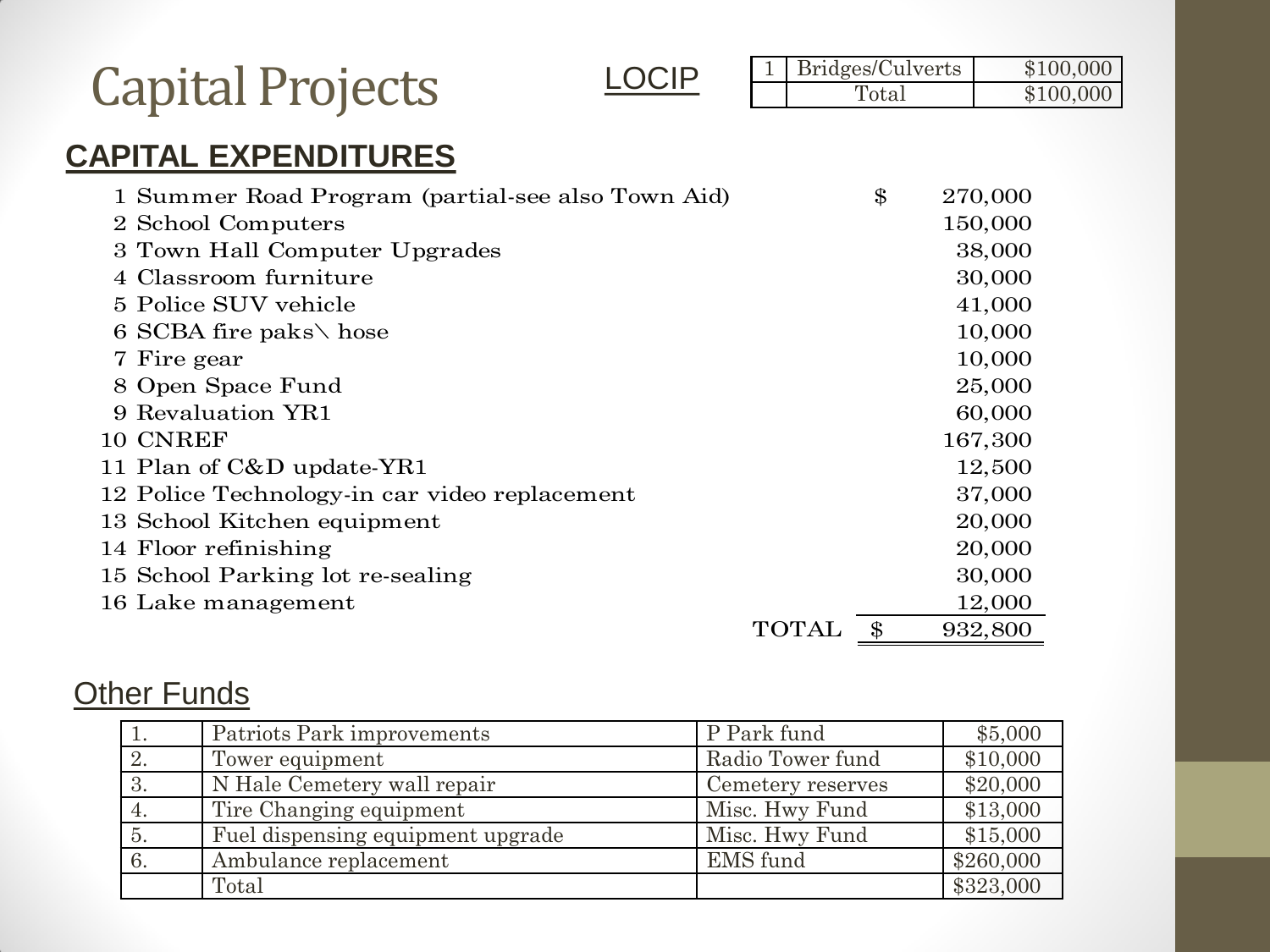## Debt Service



Debt Service is 6.8% of budget: a \$ 29,941 decrease.

Budget includes two new lease purchases: one replacement engine tanker (\$350,000) & replacement Dump truck (\$198,500) both leased for 10 years for total of \$62,000. Offset by retired leases of \$24,802.

No Debt Service for the Library is included in budget. If it passes the first payment would be in FY 19/20 to take advantage of debt repayment decline.